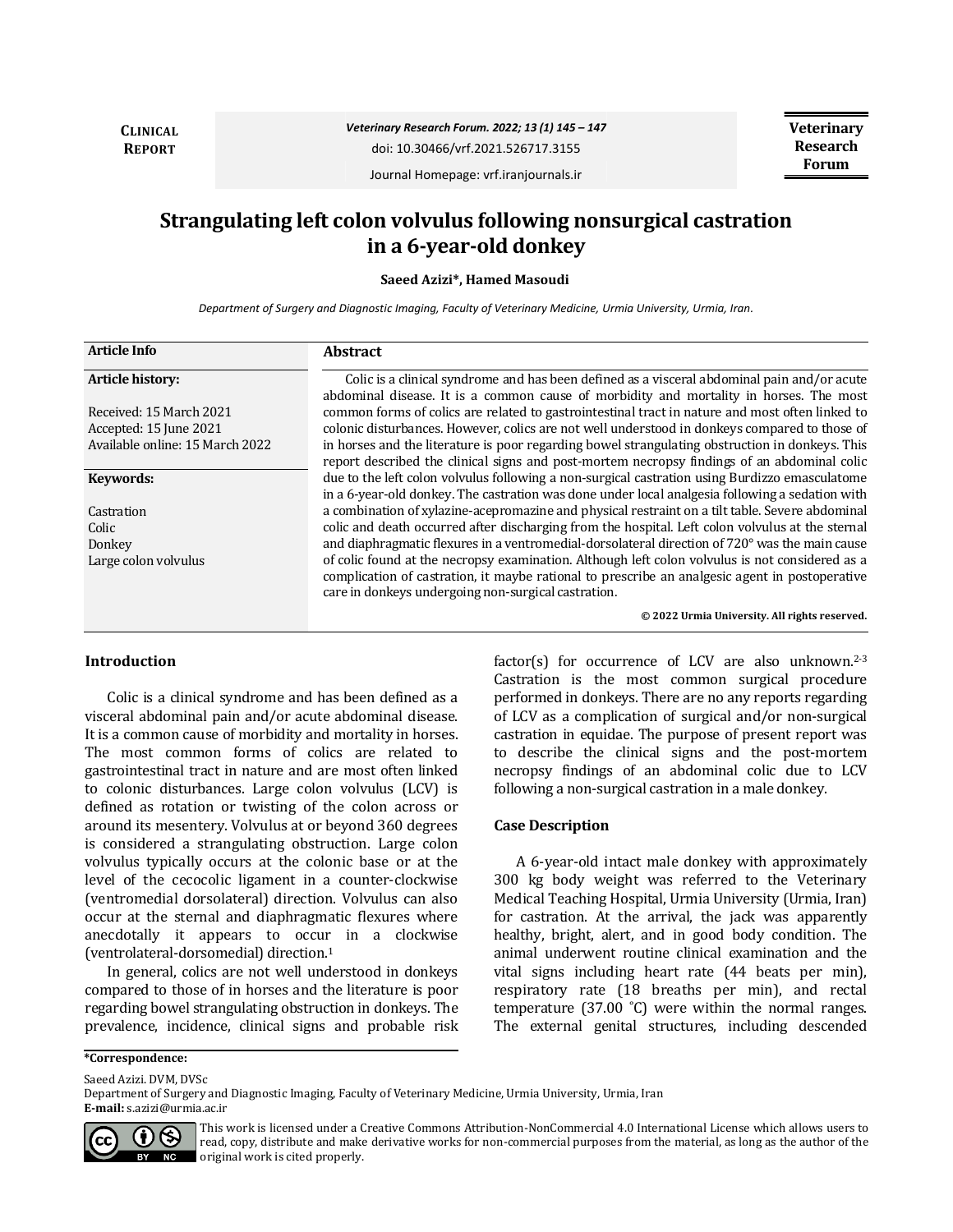testicles, were normal. Auscultation of the large bowel borborygmi thorough left and right abdominal wall showed a normal motility and no abnormalities were found on rectal examination. The main reason for elective castration was to eliminate masculine behavior of the donkey for working in sheep flock as a pack animal. Following briefing the owner and because of the cost of surgical castration for normal descended testes, elective non-surgical method of sterilization with Burdizzo emasculatome was performed.

**Surgical technique.** The animal was sedated with a combination of xylazine  $0.20$  mg kg $^{-1}$  (Alfasan, Woerden, Netherlands) and acepromazine 0.02 mg kg-1 (Alfasan), through intra jugular vein administration. After 10 min, the animal was restrained on a surgical tilt table and bloodless castration was performed under local infiltration analgesia. The subcutaneous tissue of each spermatic cord was infiltrated with 15 mL of 2.00% lidocaine hydrochloride. Each spermatic cord was crushed via applying a Burdizzo emasculatome for 5 min. The crushed site was covered by oxytetracycline topical spray (Razak Pharmaceutical Lab, Karaj, Iran) and the castrated animal was recovered safely with no vigorous efforts and discharged from the hospital. The owner was advised to continue topical spraying twice a day and hand-walk the jack for a week, postoperatively. Also, he was advised to visually monitor the donkey within the first 24 hr and periodically within the first week after castration for possible complications. The animal did not receive any systemic anti-inflammatory and/or analgesic or systemic antibiotic agents, postoperatively. The animal was later reported to have signs of an acute onset of severe abdominal pain five hr after castration. Anorexia, dullness, backward‐facing ears, lowered head, kicking, repeated lying down and standing, and rolling were the most common signs of the abdominal colic in the affected donkey. Finally, death happened 11 hr after castration.

**Necropsy findings.** In the next morning, the carcass was referred to the hospital to find out the cause of death. The abdominal and thoracic cavity necropsy was conducted. No unusual findings in the thoracic cavity was observed, however, large colon volvulus was found in the abdominal cavity (Fig. 1A). Meticulous examination of the external and internal genital organ showed normal appearance except for normal post castration mild inflammation and oedema in the region of the well crushed spermatic cords. There were no signs of bleeding or other complications, such as possible small intestinal incarceration in the adjacent structures. The left ventral and left dorsal colon torsion around its long axis at the sternal and diaphragmatic flexures in a counter-clockwise (ventromedial-dorsolateral) direction of 720° volvulus was other main finding (Figs. 1B and 1C). Large colon gross findings were distension, swelling, obvious oedema and congestion, increased wall thickness, diffused serosal hemorrhage and black discoloration (Fig. 1D).



**Fig. 1. A)** Post-mortem findings of the donkey with the left large colon volvulus. **B)** Different parts of left colon including a: left ventral colon, b: left dorsal colon, and c: pelvic flexure. **C)** Left ventral and left dorsal colon torsion around its long axis at the sternal and diaphragmatic flexures in a counterclockwise (ventromedial-dorsolateral) direction of 720° volvulus. **D)** Large colon displayed distension, swelling, obvious edema and congestion, increased wall thickness, diffused serosal hemorrhage and dark discoloration.

# **Discussion**

Large colon volvulus is one of the most painful and rapidly fatal causes of colic in horses and accounts for 10.00 – 20.00% of colic cases undergoing exploratory laparotomy in hospital populations.<sup>4</sup> The exact risk factors associated with large colon volvulus are not well known and are quite challenging. Presumably, risk factors include increasing abdominal height, multiple colic episodes during the previous 12 months, quidding behavior, recent medication, increased stabling period in the previous 14 days, changing in pasture, being fed on hay and sugar-beet, over-population of horses on a farm, and multiple people involved in the horse's care.<sup>5</sup> Mares, particularly those that have previously foaled have also reported to be at an increased risk of large colon volvulus.5,6 Microbiota disruption may also precede the volvulus of the large colon in broodmares.<sup>6</sup> Large colon volvulus may also be associated with an absent cecocolic ligament and abnormal mesenteric attachments of the cecum and transverse colon to the body wall.7,8 The literature is poor regarding LCV in donkeys. Despite insufficient data to extrapolate donkeys specific risk factors for many types of identified colic, there are isolated reports concerning to acute or chronic colic in donkeys. Impaction colic (more common), spasmodic colic (less common), equine grass sickness<sup>9</sup> and pancreatic tumor are reported in donkeys' colics.2,10 The prevalence, incidence, clinical signs and risk factor(s) for occurrence of LCV in donkey are not understood at all. In horses, tentative diagnosis is made based on signalment and clinical signs and then confirmed